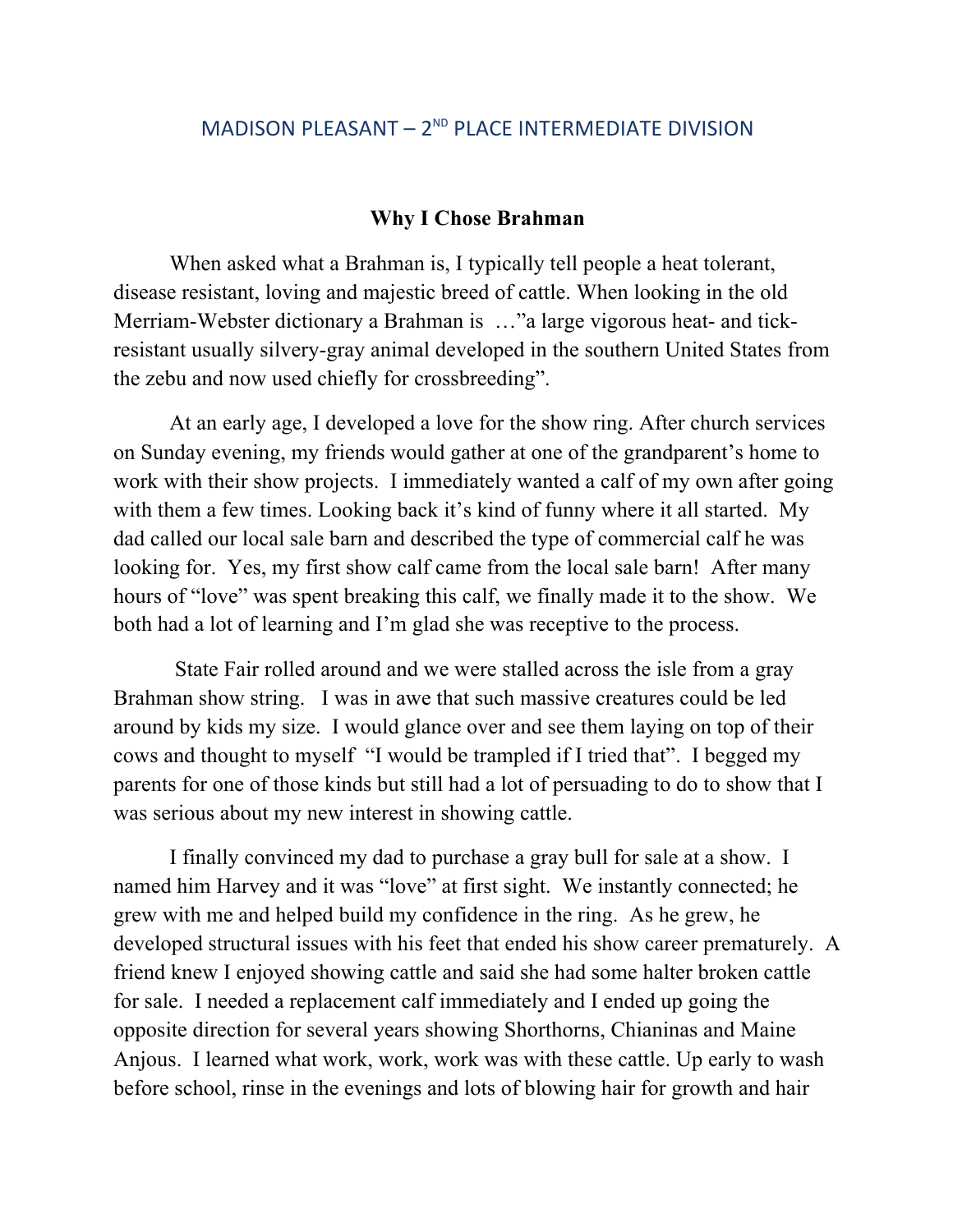direction. There was one big problem though…at the end of these projects when I turned them out in the pasture; they struggled immensely in our hot, humid climate. Seeing this time and time again, our family decided we needed to go in a different direction. Immediately I knew that direction was with Brahman cattle.

Most cattle produced in our state come from cow-calf farms and ranches. With cow-calf operations, as with other farm enterprises, making a profit is the *only* thing that will keep you in business. How much profit you make depends largely on your ability to market your calves. Profitable cattle marketing involves more than just getting the highest price. It involves producing the type of calf the market desires, marketing that calf through the best outlet and at the best time. Unfortunately, most cow-calf producers simply *sell* their calves. They produce calves that are the easiest to raise, sell at the most convenient market outlet and at the most convenient time.

The old saying goes that if you don't know where you're going, any road will take you there. But if marketing your cattle at a profit is where you want to go, then planning for the market will help get you there. There are many factors that determine the value of a feeder calf including breed, frame, muscling, condition, weight, sex, horns, personal preference and the list goes on and on.

Did you know that the Brahman breed was the first cattle breed developed in the United States? The first humped cattle came into the United States from India in the mid-1800s. They were created from the existing breeds known as the Guzerat, Gir, the Nellore and the Krishna Valley to encompass a range of desirable traits. Brahman cattle are known to be heat tolerant, disease resistant due to their thick skin and oily secretions and their ability to shake their loose hide unlike other breeds of cattle, longevity of life, milk quality, calving ease, intelligence, desired disposition, and are even used as dual purpose breeds around the world. Those traits are often used in cross breeding programs. Most breeds have been crossed successfully with Brahman cattle. Beefmaster, Braford , Brangus, Santa Gertrudis and Simbrah are a few of these examples. The Brahman influence continuously makes it mark across our auction barns every week in addition to ongoing video cattle and private treaty sales.

Crossbred calves have traditionally been in higher demand because of the advantage of hybrid vigor --crossing two different breeds allowing the offspring to present with a combination of the desirable traits from each parent. In the cattle world, maximum hybrid vigor is obtained by crossing two generally unrelated animals, achieving the "best of both worlds". Because of this added hybrid vigor,